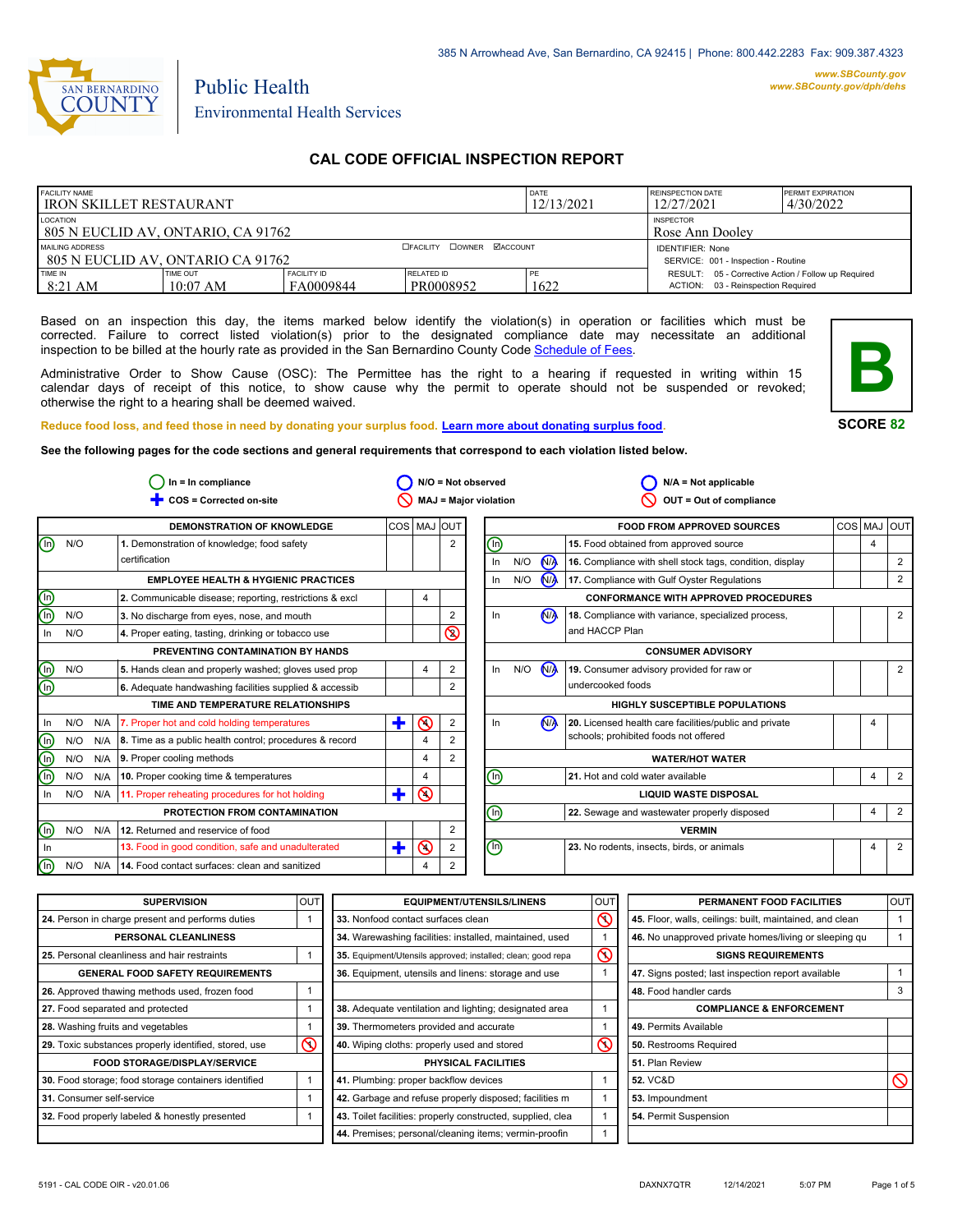

# **CAL CODE OFFICIAL INSPECTION REPORT**

| <b>INSPECTOR</b><br>LOCATION<br>805 N EUCLID AV, ONTARIO, CA 91762<br>Rose Ann Dooley<br><b>MAJOR</b><br>7. PROPER HOT AND COLD HOLDING TEMPERATURES<br>71<br>Inspector Comments: Measured the temperature of several foods at the flip top portion of the cold holding<br>Compliance date not specified<br><b>POINTS</b><br>area to be 45-54F. Upon questioning, operator stated that unit was not working.<br>Complied on 12/13/2021<br>Violation Reference - HSC -<br>THe following potentially hazardous foods (PHFs):<br>113996, 113998, 114037<br>- Two containers of cut tomatoes<br>- One container of pastrami<br>- One container of cooked chicken<br>- One container of ham<br>- One container of deli meat<br>- One container of pool eggs<br>- One container of french toast batter containing raw eggs<br>- One container of mixed cut melons<br>Ensure all potentially hazardous foods (PHF) are properly held at 41F or below for cold holding, or 135F for<br>hot holding, to avoid contamination of foods.<br>Corrected on site: SEE VC&D.<br>Violation Description: Potentially hazardous foods shall be held at or below 41F or at or above 135F. (113996, 113998, 114037, 114343(a))<br>More Information: https://youtu.be/RI6w5DtEs7w<br><b>11. PROPER REHEATING PROCEDURES FOR HOT HOLDING</b><br><b>MAJOR</b><br>$\sqrt{N}$<br>ÆΝ<br>Inspector Comments: Observed cooked beans measured in steam table at 92F. Operator stated that beans<br>Compliance date not specified<br><b>POINTS</b><br>were re-heated in steam table since 6am.<br>Complied on 12/13/2021 | <b>FACILITY NAME</b> | <b>IRON SKILLET RESTAURANT</b> | DATE<br>12/13/2021 |  |
|-------------------------------------------------------------------------------------------------------------------------------------------------------------------------------------------------------------------------------------------------------------------------------------------------------------------------------------------------------------------------------------------------------------------------------------------------------------------------------------------------------------------------------------------------------------------------------------------------------------------------------------------------------------------------------------------------------------------------------------------------------------------------------------------------------------------------------------------------------------------------------------------------------------------------------------------------------------------------------------------------------------------------------------------------------------------------------------------------------------------------------------------------------------------------------------------------------------------------------------------------------------------------------------------------------------------------------------------------------------------------------------------------------------------------------------------------------------------------------------------------------------------------------------------------------------------------------------------|----------------------|--------------------------------|--------------------|--|
|                                                                                                                                                                                                                                                                                                                                                                                                                                                                                                                                                                                                                                                                                                                                                                                                                                                                                                                                                                                                                                                                                                                                                                                                                                                                                                                                                                                                                                                                                                                                                                                           |                      |                                |                    |  |
|                                                                                                                                                                                                                                                                                                                                                                                                                                                                                                                                                                                                                                                                                                                                                                                                                                                                                                                                                                                                                                                                                                                                                                                                                                                                                                                                                                                                                                                                                                                                                                                           |                      |                                |                    |  |
|                                                                                                                                                                                                                                                                                                                                                                                                                                                                                                                                                                                                                                                                                                                                                                                                                                                                                                                                                                                                                                                                                                                                                                                                                                                                                                                                                                                                                                                                                                                                                                                           |                      |                                |                    |  |
|                                                                                                                                                                                                                                                                                                                                                                                                                                                                                                                                                                                                                                                                                                                                                                                                                                                                                                                                                                                                                                                                                                                                                                                                                                                                                                                                                                                                                                                                                                                                                                                           |                      |                                |                    |  |
|                                                                                                                                                                                                                                                                                                                                                                                                                                                                                                                                                                                                                                                                                                                                                                                                                                                                                                                                                                                                                                                                                                                                                                                                                                                                                                                                                                                                                                                                                                                                                                                           |                      |                                |                    |  |
|                                                                                                                                                                                                                                                                                                                                                                                                                                                                                                                                                                                                                                                                                                                                                                                                                                                                                                                                                                                                                                                                                                                                                                                                                                                                                                                                                                                                                                                                                                                                                                                           |                      |                                |                    |  |
|                                                                                                                                                                                                                                                                                                                                                                                                                                                                                                                                                                                                                                                                                                                                                                                                                                                                                                                                                                                                                                                                                                                                                                                                                                                                                                                                                                                                                                                                                                                                                                                           |                      |                                |                    |  |
| Violation Reference - HSC -<br>Ensure PHF is rapidly reheated within 2 hours to 165°F for 15 seconds for hot holding such as reheating in a<br>114014, 114016                                                                                                                                                                                                                                                                                                                                                                                                                                                                                                                                                                                                                                                                                                                                                                                                                                                                                                                                                                                                                                                                                                                                                                                                                                                                                                                                                                                                                             |                      |                                |                    |  |

**Violation Description:** Any potentially hazardous foods cooked, cooled and subsequently reheated for hot holding or serving must be brought to an internal temperature of 165F for 15 seconds within 2 hours. (114014, 114016) PHF's reheated in a microwave to 165 F for 15 seconds must be rotated or stirred, covered, and allowed to stand covered for two minutes after reheating.

**More Information: <https://youtu.be/fQtH0YNdevk>**

|                     |                                                                | 13. FOOD IN GOOD CONDITION, SAFE AND UNADULTERATED                                                                                                                         | <b>MAJOR A</b> |  |
|---------------------|----------------------------------------------------------------|----------------------------------------------------------------------------------------------------------------------------------------------------------------------------|----------------|--|
| POINTS <sup>1</sup> | Compliance date not specified<br><b>Complied on 12/13/2021</b> | Inspector Comments: Upon arrival observed the containers of gravy sitting by the front handsink. One<br>container had paper towel touching the top portion of the gravy.   |                |  |
|                     | Violation Reference - HSC -<br>113967, 113976,                 | Discontinue practice. Operator educated operator and encourage food items not to be stored by handsink.<br>Ensure that food is in good condition, safe, and unadulterated. |                |  |

Corrected on site: SEE VC&D.

Corrected on site: SEE VC&D.

**Violation Description:** All food shall be manufactured, produces, prepared, compounded, packed, transported, kept for sale, and served so as to be pure and free from adulteration and spoilage. Any food is adulterated if it bears or contains any poisonous or deleterious substance that may render it impure or injurious to health. (113967, 113976, 113980, 113988, 113990, 114035, 114254(c), 114254.3)

**More Information: <https://youtu.be/JrRQVxqDXy4>**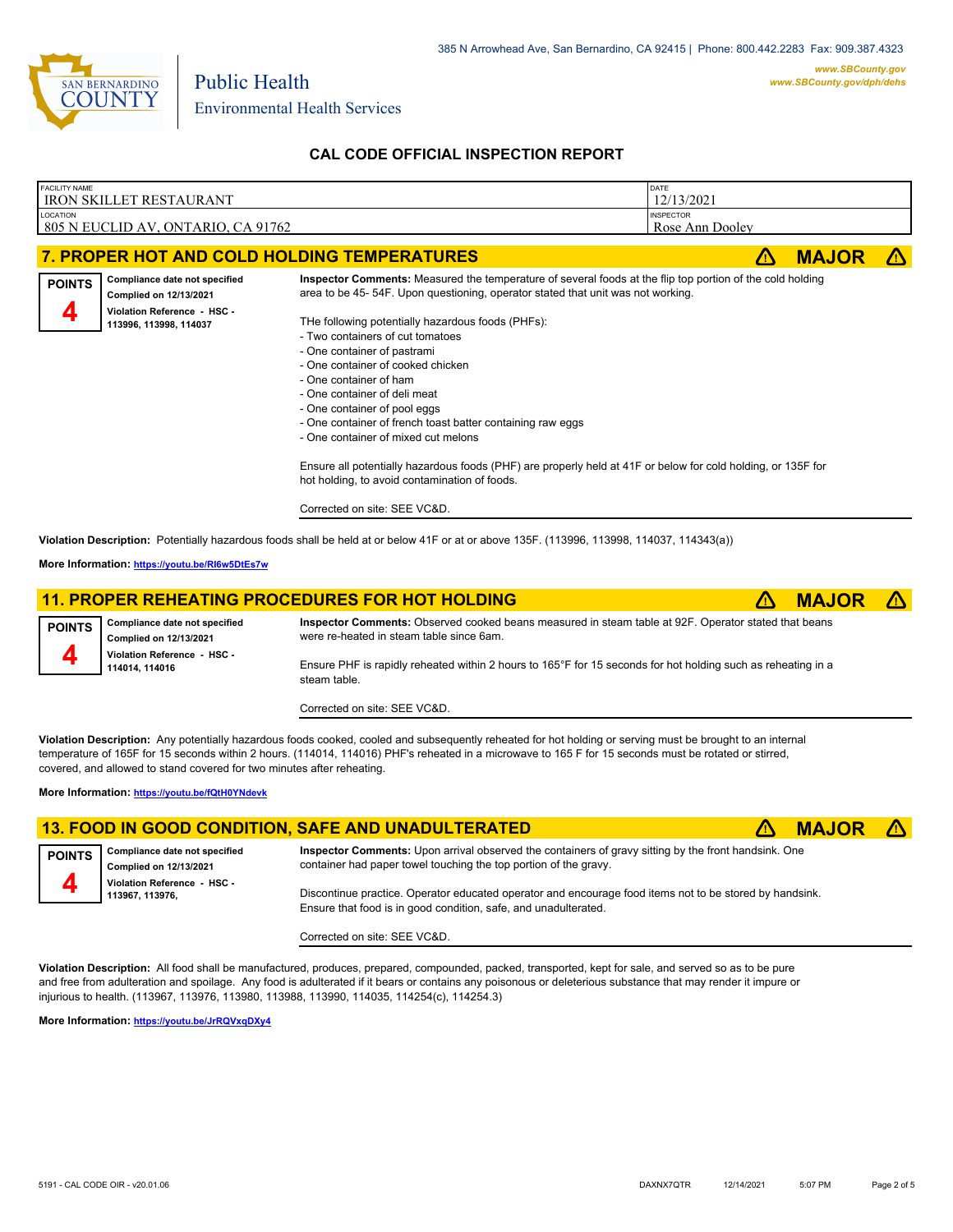

Environmental Health Services

Public Health

## **CAL CODE OFFICIAL INSPECTION REPORT**

| <b>FACILITY NAME</b>               | DATE             |
|------------------------------------|------------------|
| <b>IRON SKILLET RESTAURANT</b>     | 12/13/2021       |
| <b>LOCATION</b>                    | <b>INSPECTOR</b> |
| 805 N EUCLID AV, ONTARIO, CA 91762 | Rose Ann Dooley  |
|                                    |                  |

## **4. PROPER EATING, TASTING, DRINKING OR TOBACCO USE**

| <b>POINTS</b> | Compliance date not specified              | Inspector Comments: Upon arrival observed one employee drinking while cooking.                                                         |
|---------------|--------------------------------------------|----------------------------------------------------------------------------------------------------------------------------------------|
|               | Not In Compliance<br>Violation Reference - | Discontinue practice. Ensure employees shall not eat, drink, or use tobacco in non-designated areas where<br>contamination may result. |

**Violation Description:** Employees shall not eat, drink, or use tobacco in non-designated areas where contamination may result. (113977) An employee shall not use a utensil to taste food more than once without being properly washed, rinsed and sanitized between uses. (113976)

#### **29. TOXIC SUBSTANCES PROPERLY IDENTIFIED, STORED, USED**

| <b>POINTS</b> | Compliance date not specified                  | Inspector Comments: Observed five (5) bottles with a unlabeled substance being stored below by the |
|---------------|------------------------------------------------|----------------------------------------------------------------------------------------------------|
|               | <b>Not In Compliance</b>                       | service area.                                                                                      |
|               | Violation Reference - HSC -<br>114254.114254.1 | Ensure all bottles used are properly labeled at all times                                          |
|               |                                                |                                                                                                    |

**Violation Description:** All poisonous substances, detergents, bleaches, and cleaning compounds shall be stored separate from food, utensils, packing material and food-contact surfaces. (114254, 114254.1, 114254.2) An insecticide, rodenticide, or other pesticide must be used in accordance with the manufacturer's instructions.

### **33. NONFOOD-CONTACT SURFACES CLEAN**

| <b>POINTS</b>                                                                                                                 |  |
|-------------------------------------------------------------------------------------------------------------------------------|--|
| <b>Not In Compliance</b>                                                                                                      |  |
| - Grease buildup on the sides of the stove and grill<br>Violation Reference - HSC -                                           |  |
| - Food debris accumulation on handles of reach in refrigeration, freezer, and cold holding units throughout the<br>114115 (c) |  |
| facility                                                                                                                      |  |
| - Food debris accumulation on the top part of the doors of the cold holding preparation table                                 |  |

Clean and sanitize these areas and maintain clean.

**Violation Description:** All nonfood contact surfaces of utensils and equipment shall be clean. (114115 (c))

### **35. EQUIPMENT/UTENSILS - APPROVED; INSTALLED; CLEAN; GOOD REPAIR, CAPACITY**

| <b>POINTS</b> | Compliance date not specified |
|---------------|-------------------------------|
|               | <b>Not In Compliance</b>      |
|               | Violation Reference - HSC -   |
|               | 114130 114130 1 114130        |

**Violation Reference - HSC - 114130, 114130.1, 114130**

Repair/replace and keep equipment in good working order.

**Inspector Comments:** Observed cold holding unit adjacent to grill leaking.

**Violation Description:** All utensils and equipment shall be fully operative and in good repair. (114175). All utensils and equipment shall be approved, installed properly, and meet applicable standards. (114130, 114130.1, 114130.2, 114130.3, 114130.4, 114130.5, 114132, 114133, 114137, 114139, 114153, 114155, 114163, 114165, 114167, 114169, 114177, 114180, 114182)

#### **40. WIPING CLOTHS: PROPERLY USED AND STORED**

| <b>POINTS</b> Compliance date not specified | Inspector Comments: Observed 2 wet wiping cloths stored directly on counter top located at cook's line.        |
|---------------------------------------------|----------------------------------------------------------------------------------------------------------------|
| Not In Compliance                           |                                                                                                                |
| Violation Reference - HSC -                 | Discontinue this practice. Wiping cloths used to wipe service counters, scales, or other food contact surfaces |
| 114135.114185.1                             | shall be used only once, unless kept in clean water with sanitizer.                                            |

**Violation Description:** Wiping cloths used to wipe service counters, scales or other surfaces that may come into contact with food shall be used only once unless kept in clean water with sanitizer. (114135, 114185.1, 114185.3 (d-e)) Sponges shall not be used in contact with cleaned and sanitized or in-use food contact surfaces. (114135)

**More Information: <https://youtu.be/QGKUN9MDxjg>**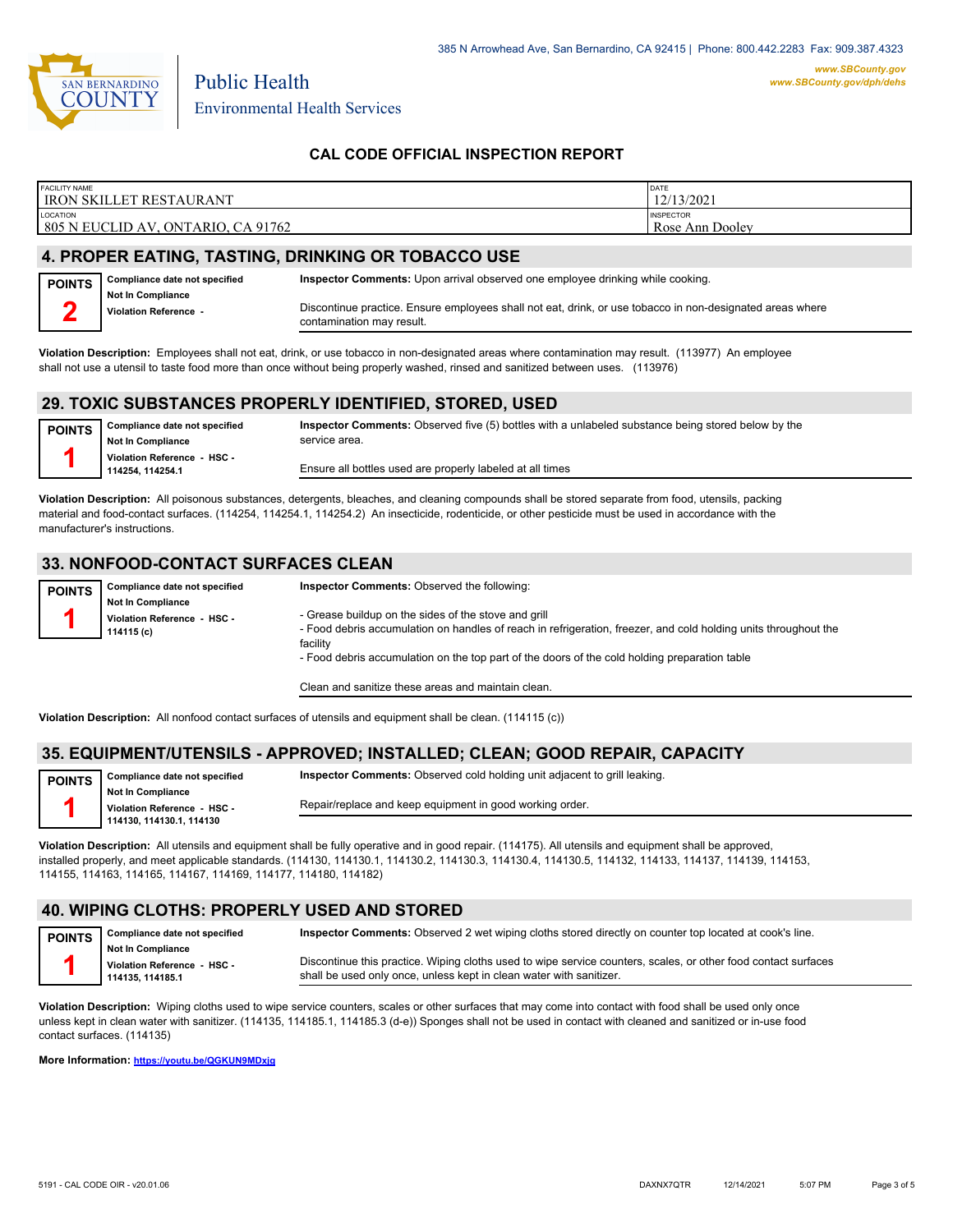

#### **CAL CODE OFFICIAL INSPECTION REPORT**

| <b>FACILITY NAME</b><br><b>IRON SKILLET</b><br>' RESTAURANT      | DATE<br>12/13/2021                     |
|------------------------------------------------------------------|----------------------------------------|
| LOCATION<br>1805 N<br>CA 91762<br><b>ONTARIO</b><br>EUCLID<br>AV | <b>INSPECTOR</b><br>Ann Dooley<br>Rose |

| 52. VC & D    |                                                           |                                                                                                                                                                                              |  |
|---------------|-----------------------------------------------------------|----------------------------------------------------------------------------------------------------------------------------------------------------------------------------------------------|--|
| <b>POINTS</b> | Compliance date not specified<br><b>Not In Compliance</b> | Inspector Comments: Operator has voluntarily consented to the condemnation and destruction of food listed<br>below of being unfit for human consumption. The following items were discarded: |  |
|               | Violation Reference - HSC -<br>113980                     | - Two containers of cut tomatoes<br>- One container of pastrami<br>- One container of cooked chicken                                                                                         |  |
|               |                                                           | - One container of ham<br>- One container of deli meat                                                                                                                                       |  |

- One container of deli meat
- One container of pool eggs
- One container of french toast batter containing raw eggs
- One container of mixed cut melons

**Violation Description:** Operator has voluntarily consented to the condemnation and destruction of food as said material being unfit for human consumption or otherwise in violation of California Health and Safety Code, Division 104, Part 5, Chapter 1 through 8, the disposition of which is provided for by Chapter 8, Article 3, Section 111895.

"I (We) hereby voluntarily agree to the condemnation and destruction of the following material(s) listed in violation number 52. By signing this Offical Inspection Report (OIR), I (We) hereby release the County of San Bernardino and its agent from any and all liability."

#### **IMPORTANT: Risk Based Inspection Frequency**

Food facilities that pose a higher risk level for causing foodborne illness will be subject to an additional inspection, to be billed at the hourly rate as provided in the San Bernardino Count[y Code Schedule of Fees. Facilitie](https://codelibrary.amlegal.com/codes/sanbernardino/latest/sanberncty_ca/0-0-0-122474#JD_16.0213B)s that received one or more of the following will be elevated to a high risk tier:

A score letter of "C" or lower on one of the last two graded inspections,

Public Health

- A score letter of "B" on two of the last three graded inspections,
- Repeated "four (4) point violation Risk Factor" (critical violation codes 1-23) on the last two inspections, or
- Four (4) or more critical violations (codes 1-23) noted during an inspection, or
- A permit suspension (closure) on your last graded inspection.

#### **Food Establishment Donor Survey**

Will you please take a few moments of your time to co[mplete our Food Establishment Donor Survey?](https://survey123.arcgis.com/share/626bb0fb21674c82832b0c0d557c5e80?field:faid=FA0009844&field:facility_name=IRON%20SKILLET%20RESTAURANT¢er=34.07,-117.65&field:phone=) The purpose of this survey is to learn about current food recovery and food waste reduction efforts and struggles throughout San Bernardino County.

The feedback from the survey will help us identify barriers and opportunities, and connect you with nearby charitable feeding organizations so you can donate your surplus food. Once you complete the survey, you can view your entry and connect with other donor food establishments and charitable feeding organizations in the fol[lowing Live Web Map.](https://arcg.is/WvjGb)

#### **Overall Inspection Comments**

On this date, a grade "B" card was posted. The following documentation was provided:

#### 1) PEP talk given on this date

2) A follow up inspection will be conducted on or after 12/17/2021 to verify refrigeration unit is capable of maintaining a minimum cold holding temperature of 41 F.

Failure to comply may result in future billable follow up inspections.

\*No signature obtained due to COVID-19 safety measures. "No Signature." The contents of the routine inspection has been discussed with the facility manager.

Do NOT remove or relocate grade card.

Non- compliance will result in a charged inspection at an hourly rate of \$245.